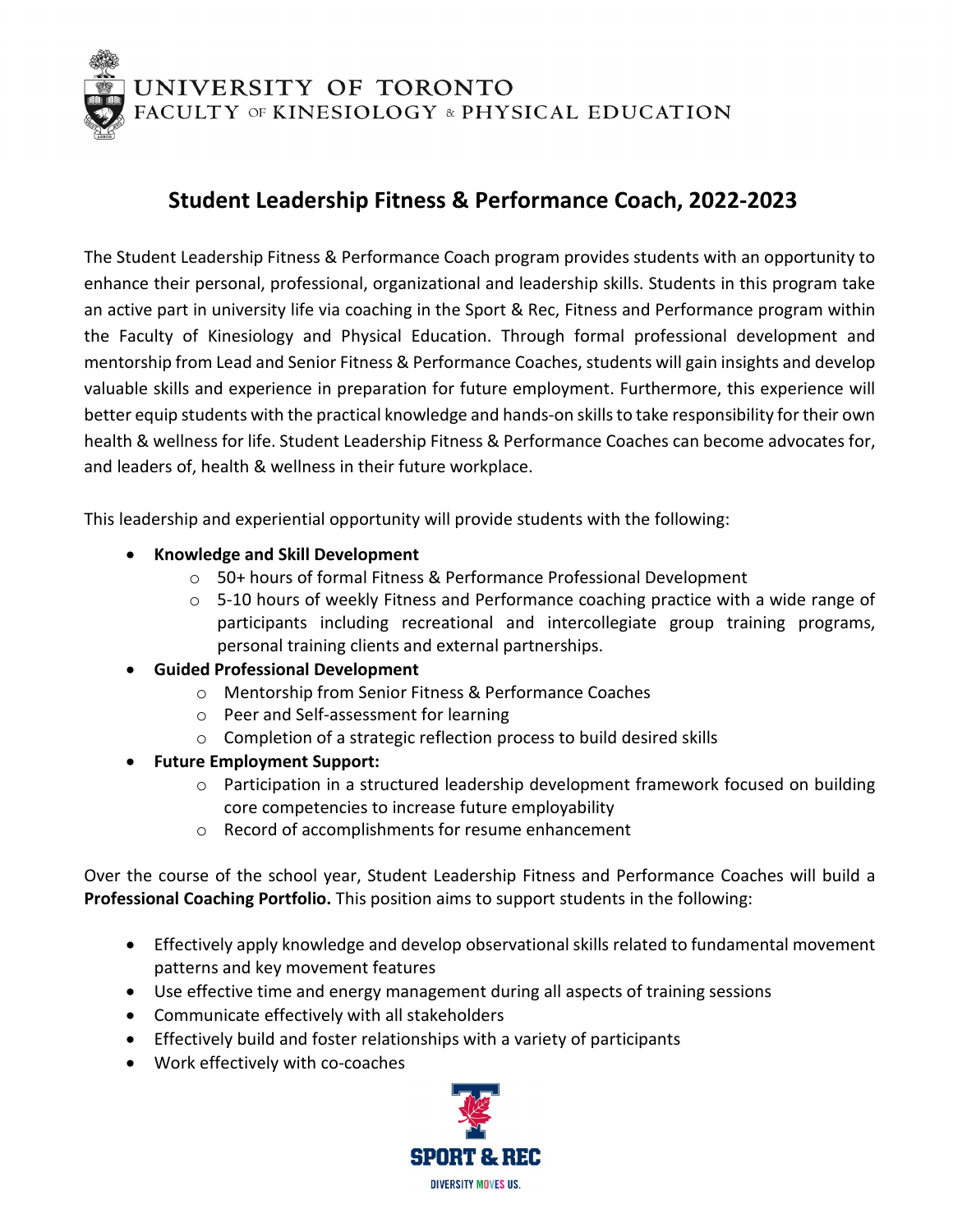UNIVERSITY OF TORONTO<br>FACULTY OF KINESIOLOGY & PHYSICAL EDUCATION

Students will work to achieve these objectives through opportunities to practice across a variety of coaching settings, including but not limited to:

- Intercollegiate athlete Fitness & Performance training
- BIG HIIT (High Intensity Interval Training)
- IMPACT training
- Personal Training
- Movement Assessment

### **Mandatory Requirements**

These requirements are important components of the learning and development opportunity. Candidates should carefully consider their ability to commit to these requirements prior to submitting their application.

1. All successful candidates will be required to maintain the minimum number of hours listed below for each activity (subject to participant demand)

- Intercollegiate athlete Fitness & Performance training (minimum 2 hours per week)
- BIG HIIT Interval Training (minimum 2 hours per week)
- IMPACT training (minimum 1 hour per week)
- Personal Training (minimum 2 hours per week)

2. All successful candidates will be *required to actively participate in all* Staff Training and ongoing Professional Development workshops as outlined below:

### *Staff Training*

- *Monday August 29th Friday September 2nd; 9:30am 4:30pm*
- *Friday September 9th, 12pm 4pm*

### *Ongoing Professional Development Sessions*

• *Every other Friday, 12:30-2:30pm SEMESTER 1: Sept 16th, Sept 30th, Oct 14th, Oct 28th, Nov 11th, Nov 25th SEMESTER 2: Jan 13th, Jan 27th, Feb 10th, Mar 3rd, Mar 17th, Mar 31s*

3. Successful candidates will be required to maintain and update their learning portfolios, contribute to self and peer reflection activities and take advantage of mentorship from the senior F&P coaches and F&P lead coaches.